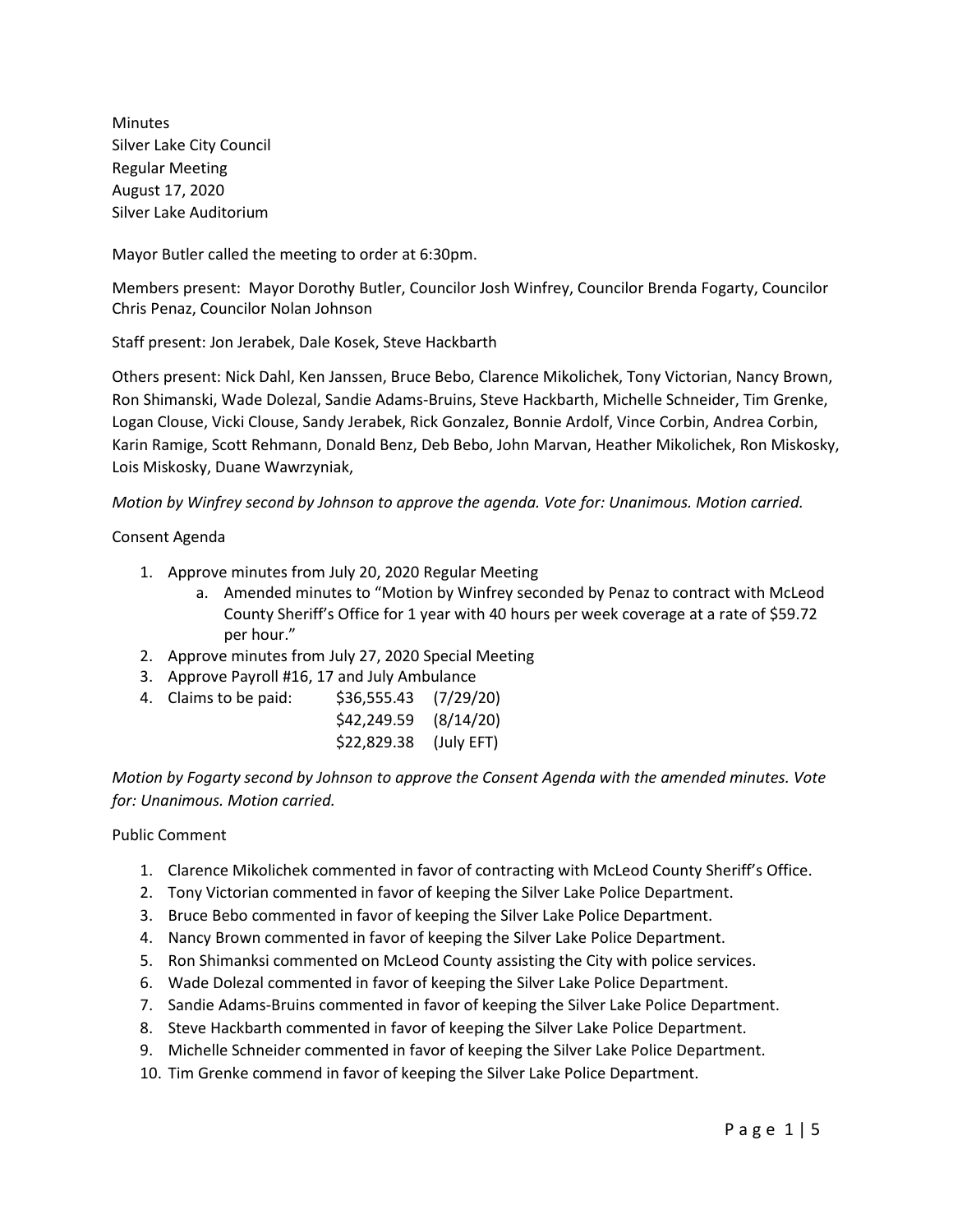### Old Business

- 1. McLeod County Sheriff's Office Contract. Council reviewed three proposals for law enforcement services contracts:
	- a. 40 hours per week \$124,217.60
		- i. 2021 estimated total cost \$137,930.60
	- b. 50 hours per week \$155,272.00
		- i. 2021 estimated total cost \$168,985.00
	- c. 70 hours per week \$217,380.80
		- i. 2021 estimated total cost \$231,093.80

The estimated total cost for 2021 SLPD with pay scale increases was \$233,094.00 for 80 hours per week. The estimated total cost for 80 hours per week with the Sheriff's Office was \$262,148.20. Discussed selling and retaining SLPD equipment and vehicles.

*Motion by Fogarty second by Butler to table discussion on Sheriff's Office contract and search for new chief and officer. Vote for: Fogarty, Butler. Vote against: Winfrey, Penaz, Johnson. Motion failed.*

*Motion by Winfrey second by Penaz to approve "Resolution 20-12: Resolution Approving McLeod County Sheriff's Office Contract for Police Services" with coverage of 50 hours per week. Vote for: Winfrey, Penaz, Johnson. Vote against: Butler, Fogarty. Motion carried.*

*Motion by Fogarty second by Butler to table discussions on selling Police Department equipment. Vote for: Fogarty, Butler. Vote against: Winfrey, Penaz, Johnson. Motion failed.*

*Motion by Winfrey to take inventory of Police Department equipment and put it up for sale. No second. Motion failed.* 

*Motion by Penaz second by Johnson to give McLeod County Sheriff's Office first right of refusal for purchasing Police Department equipment at fair market value if legally allowed. Vote for: Penaz, Johnson, Winfrey. Vote against: Butler, Fogarty. Motion carried.* 

2. Pool Repair and Equipment Review. Reviewed estimates from Horizon Pool and Aqua Logic for multiple pool repairs needed. Estimated costs of all repairs and features were between \$65,000 and \$80,390. Nick Dahl, Aqua Logic, was present to outline the needs and repair process. Some work items could be completed by others for a potential cost savings. The available funds in the Swimming Pool Fund is around \$37,000 for 2020. Public Works Supervisor Kosek to seek other bids on portions of concrete work.

*Motion by Fogarty second by Penaz to table the discussion until the September regular meeting. Vote for: Unanimous. Motion carried.* 

- 3. Eagle Scout Project Update. Logan Clouse presented an update on his Eagle Scout project and the donations received thus far. The project has been delayed with the current pandemic.
- 4. Preliminary Engineering Report Update. Reviewed memo on biosolid testing results from wastewater treatment ponds. SEH recommended dredging the biosolids in the areas of concern and either land applying or disposing in a landfill. The costs will be included in the PER. The architectural review for the proposed water storage and water treatment is in progress.
- 5. Multi-Unit Housing Review. No update on the progress at 104 Lake Ave S.
- 6. Local State of Emergency Review. Discussed following the Governor's peacetime emergency extension.
- 7. Utility Payments. Discussed maintaining current procedure of no late fees and no shut-offs.
- 8. Coronavirus Relief Fund Allocation. Reviewed request from Glencoe-Silver Lake Public Schools for possible CRF allocation, discussed grant applications process, reviewed current costs of roughly \$2,500 associated with CRF, and discussed process thus far with McLeod County on administration of funds. City to wait until all expenses are documented before allocating funds.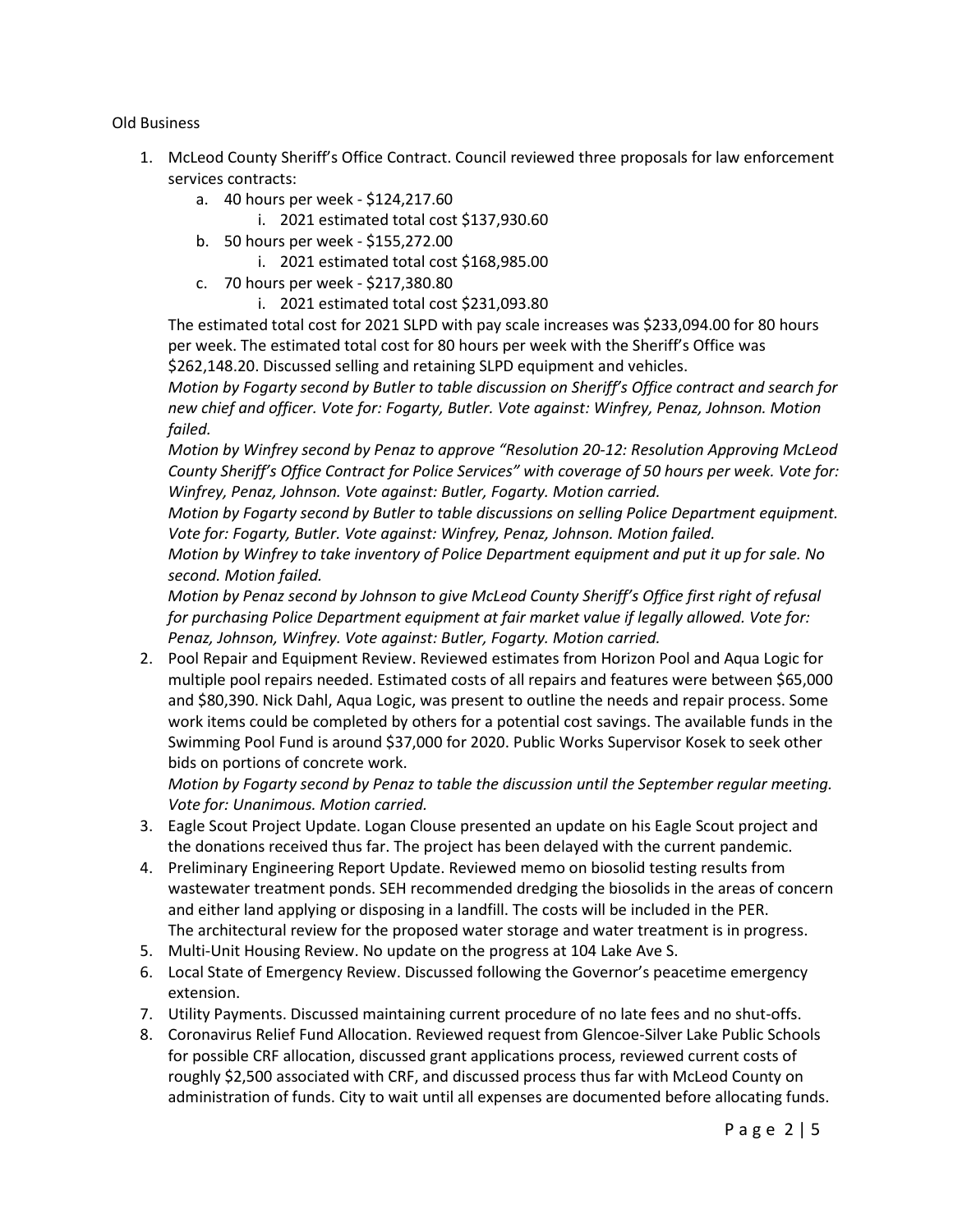9. 2021 Preliminary Budget. Reviewed updated preliminary budget with changes to health insurance premium forecast. Discussed levy goals of a 3% or lower increase for 2021. Council to hold workshop to discuss budgeting prior to regular September meeting.

### New Business:

- 1. MNSPECT Quarterly Report. Ty Montgomery presented building permit data for 2016-2020. Discussion held on permit application and approval process and Century Lane lot development.
- 2. 2020 CARES Act Grant County-Municipality Agreement. Reviewed agreement and "Resolution 20-13: Resolution Approving 2020 CARES Act Grant County-Municipality Agreement" transferring \$654.19 to McLeod County that was awarded to the City for administering elections during the COVID-19 pandemic. McLeod County purchased equipment and supplies and distributed to cities and townships.

*Motion by Butler second by Penaz to approve Resolution 20-13. Vote for: Unanimous. Motion carried.*

3. Law Enforcement Drop-off Ordinance. Council discussed safety concerns with law enforcement dropping off individuals at local businesses and the option for an ordinance.

Mayor Butler called for a brief recess at 9:25pm. Mayor Butler called the meeting back to order at 9:30pm.

### Department Business

- 1. Public Works
	- a. Hydro-Klean completed televising of sanitary sewer and noted more cleaning performed than expected.
	- b. Gehlen Drive storm sewer catch basin and line replaced.
	- c. Compost Site is being cleaned and organized.
	- d. PeopleService June 2020 report reviewed.
- 2. Public Safety
	- a. Fire Department
		- i. Run reports reviewed.
		- ii. Request to approve hire of three part-time Firefighters.
			- *Motion by Butler second by Fogarty to approve Ryan Hoffman as part-time Firefighter on probationary terms pending completion of written, physical, agility exams and completing all classes. Vote for: Unanimous. Motion carried. Motion by Butler second by Johnson to approve Mitch Thompson as part-time Firefighter on probationary terms pending completion of written, physical, agility exams and completing all classes. Vote for: Unanimous. Motion carried. Motion by Butler second by Fogarty to approve Jerrod Weckman as part-time Firefighter. Vote for: Unanimous. Motion carried.*
		- iii. Request to approve Fire Dept. Officer Job Descriptions and Duties. *Motion by Butler second by Fogarty to approve Fire Officer Job Descriptions and Duties. Vote for: Unanimous. Motion carried.*
		- iv. Request to approve Fire Department Standard Operating Procedure Manual. City Attorney Ken Janssen noted several liability issues within the manual and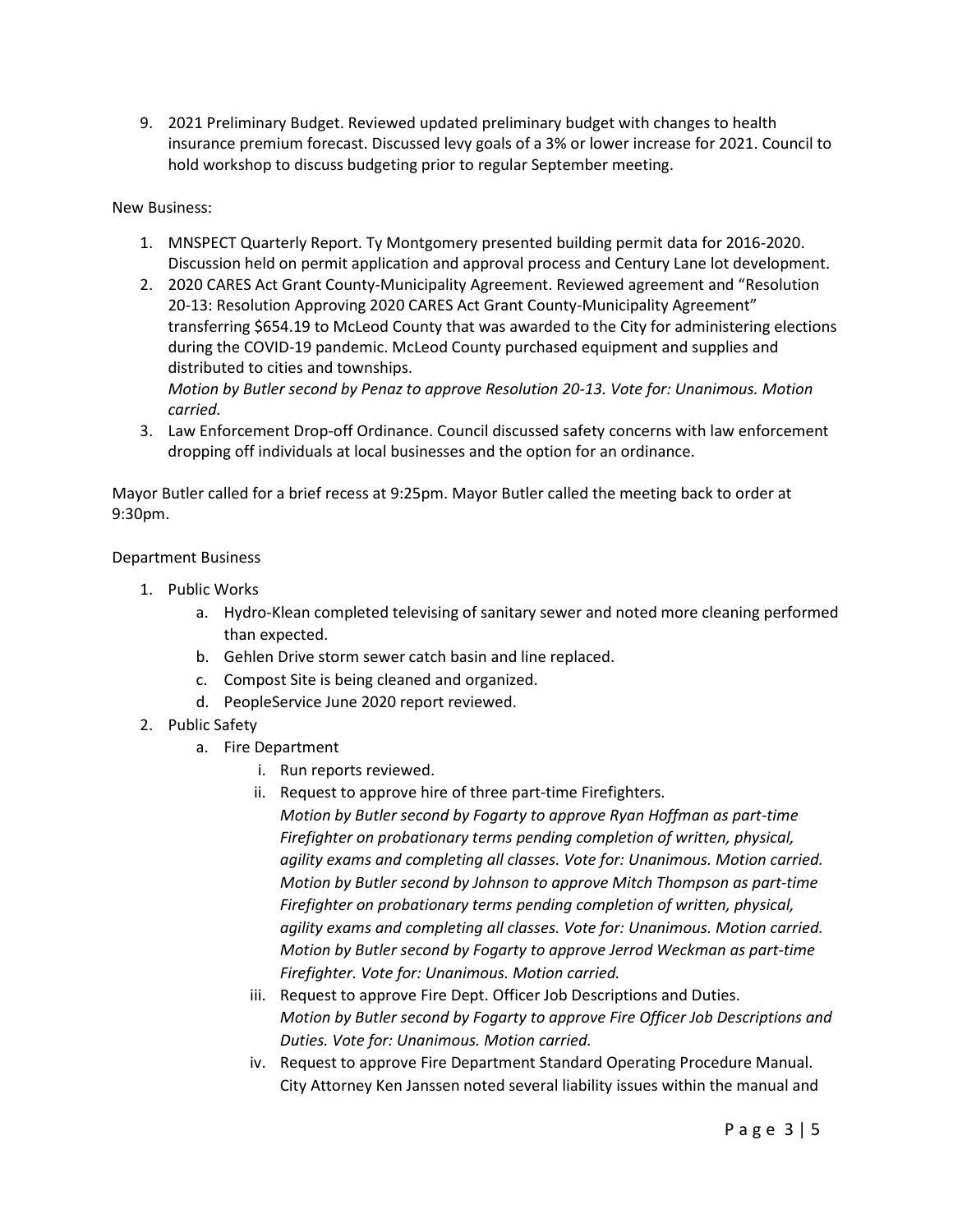recommended changes. Fire Department to work with Clerk Jerabek and Attorney Janssen on updates.

*Motion by Fogarty second by Johnson to table the discussion on Standard Operating Procedure Manual until September regular meeting. Vote for: Unanimous. Motion carried.* 

- v. Turnout gear quotes being gathered and working with DNR on possible crew cab truck availability for purchase.
- b. Ambulance
	- i. Reviewed quotes from Ferno (\$15,776.28) and Stryker (\$19,694.30) for a power cot. Rich Valley Township committed \$5,000 and Hale Township committed \$6,000 toward purchase.

*Motion by Butler second by Penaz to approve Ferno power cot purchase of \$15,776.28. Vote for: Unanimous. Motion carried.* 

- ii. Reviewed run report.
- iii. Betty Wraspir has passed National EMT test.
- iv. Discussed need for the rented on-call room.
- c. Police Department
	- i. Reviewed call activity.
	- ii. Meeting with Sheriff Rehmann, Chief Deputy Langenfeld, Commissioner Nagel, Mayor Butler, Councilor Penaz, and Clerk Jerabek held to discuss contract items.

### 3. Municipal Liquor Store

- a. Sales for July were \$59,999.78 with a loss of \$4,075.31. Year-to-date sales were \$322,586.51 with a profit of \$933.33.
- b. Request to approve annual reviews for part-time Bartender Rhonda Kaczmarek and Cleaner Heather Johnson.

*Motion by Penaz second by Johnson to approve annual review for Rhonda Kaczmarek and to retain with step increase to \$11.69 per hour. Vote for: Unanimous. Motion carried.*

*Motion by Penaz second by Winfrey to approve annual review for Heather Johnson and to retain with step increase to \$11.69 per hour. Vote for: Penaz, Winfrey, Butler, Fogarty Abstained: Johnson. Motion carried.*

- c. Request to approve part-time Bartender Gavin Ronngren. Ronngren was approved on August 10 by Personnel Committee. *Motion by Penaz second by Johnson to approve hire of part-time Bartender Gavin Ronngren at starting wage of \$10.53 per hour. Vote for: Unanimous. Motion carried*
- d. Electronic pull-tabs have started and are going well.
- e. Request to approve Car and Bike Show on September 26. *Motion by Penaz second by Fogarty to approve the Car and Bike show on September 26 and closing Main Street from Lake Ave to Thomas Ave from noon to 7pm. Vote for: Unanimous. Motion carried.*
- 4. Recreation
	- a. Summer Recreation ended at the end of July. Donations from Lions Club (\$1,200) and Silver Lake Pool and Parks Organization (\$600) helped pay for trips to Big Thrill Factory, Hutch Bowl and Swim Pond at Lake Minnetonka.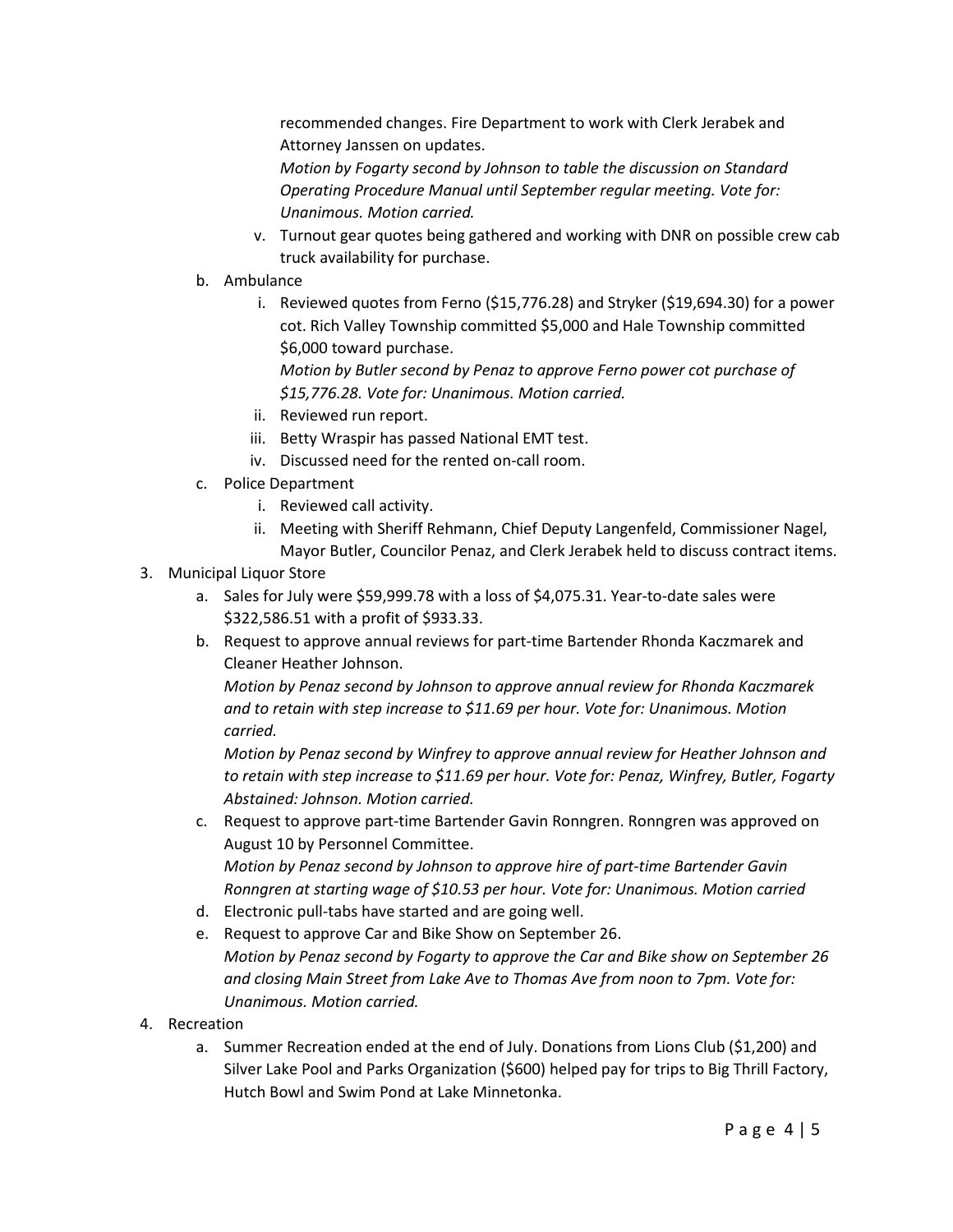- 5. Community Development
	- a. Planning Commission meeting rescheduled for August 25 due to Primary Election on August 11.
	- b. Century Lane construction being worked on with MNSPECT, SEH, and developer.
	- c. MNDOT meeting on Hwy 7 rehab project and gathering public input.
- 6. Administration
	- a. July Treasurer's Report.
	- b. Discussed moving Department Business to beginning of agenda which is outlined in Council Handbook.
	- c. Reviewed 2020-2021 SafeAssure contract for safety training and consulting. *Motion by Fogarty second by Winfrey to approve the 2020-2021 SafeAssure contract for \$2,701.75. Vote for: Unanimous. Motion carried.*
	- d. Reviewed Personnel Policy update to Health Insurance and Life Insurance indicating coverage begins on the first of the month following thirty days since the start of employment.

*Motion by Fogarty second Penaz to approve the Personnel Policy update. Vote for: Unanimous. Motion carried.* 

- e. Primary election held on August 11 and 94 ballots were cast.
- f. Filings for office:
	- i. Mayor Dorothy Butler, Amy Penaz
	- ii. Councilor (2 openings) Michelle Schneider, Sandie Adams-Bruins, Nolan Johnson, Gary Butler

Open Discussion

1. Discussion on Conditional Use Permits and process for reviewing past permits.

## *Motion by Butler second by Fogarty to adjourn this regular meeting of the Silver Lake City Council. Vote for: Unanimous. Motion carried.*

Meeting adjourned at 10:38pm.

Seal of the City:

Jon Jerabek, Clerk/Treasurer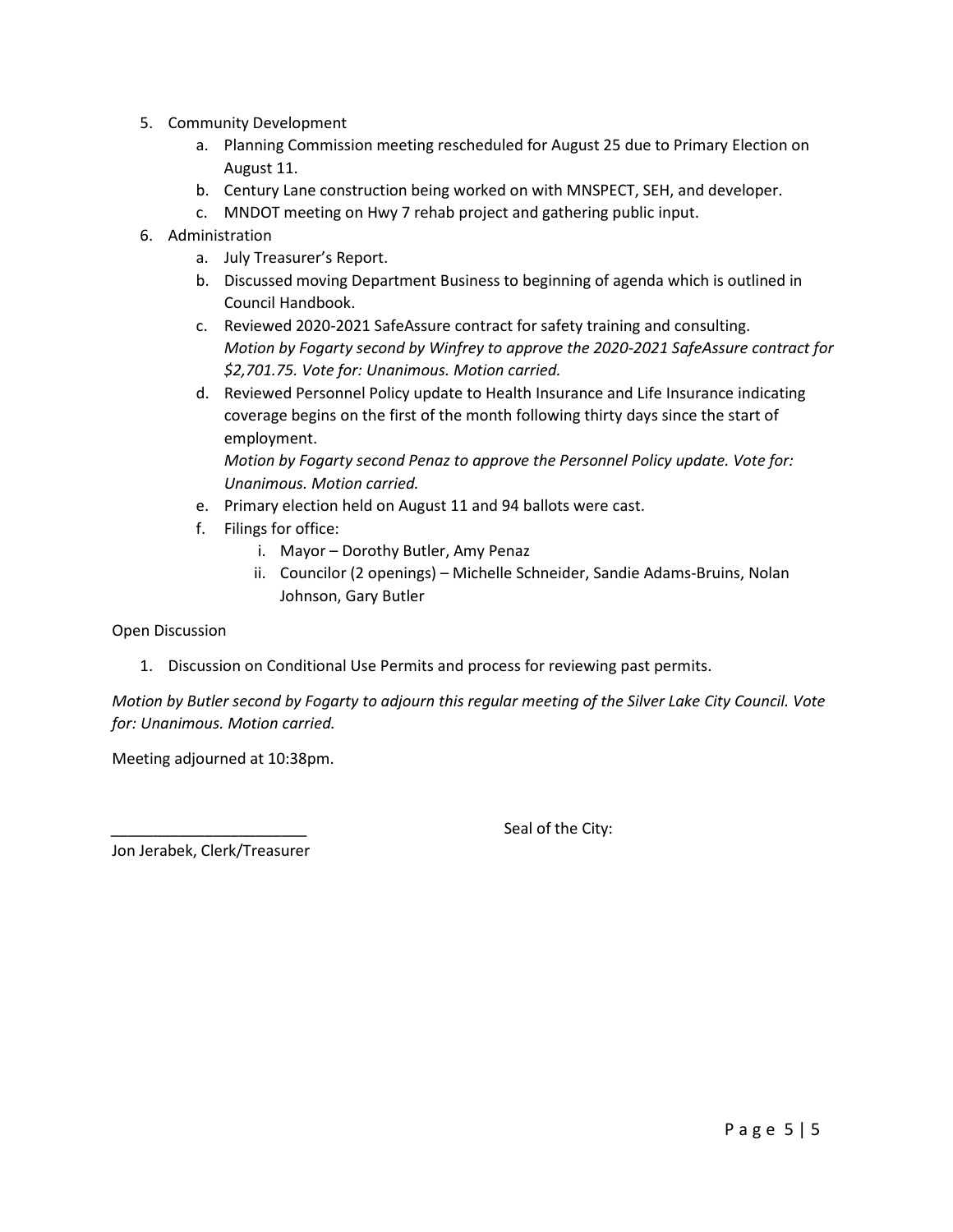# **CITY COUNCIL**

# **CITY OF SILVER LAKE** \_\_\_\_\_\_\_\_\_\_\_\_\_\_\_\_\_\_\_\_\_\_\_\_\_\_\_\_\_\_\_\_\_\_\_\_\_\_\_\_\_\_\_\_\_\_\_\_\_\_\_\_\_\_\_\_\_\_\_\_\_\_\_\_

# **RESOLUTION 20-12: RESOLUTION APPROVING MCLEOD COUNTY SHERIFF'S OFFICE CONTRACT FOR POLICE SERVICES**

**WHEREAS,** the City of Silver Lake chooses to have a police presence within its City limits, and

**WHEREAS,** the City of Silver Lake has struggled to hire and retain the personnel necessary to staff the Silver Lake Police Department, and

**WHEREAS,** the inability to hire and retain necessary positions within the Silver Lake Police Department creates a public safety risk, and

**WHEREAS**, the City of Silver Lake can contract for police services if it so chooses, and

**WHEREAS**, the McLeod County Sheriff's Department can provide contracted police services for the City of Silver Lake, and

**WHEREAS,** on July 20, 2020, the Silver Lake City Council voted to contract with the McLeod County Sheriff's Department for police services within the City of Silver Lake, and

**WHEREAS,** the McLeod County Sheriff's Department, in conjunction with the City of Silver Lake, has prepared a contract for policing services, listed under Appendix A.

**THEREFORE, BE IT RESOLVED**, the City Council of the City of Silver Lake hereby approves the contract listed under Appendix A with the McLeod County Sheriff's Office for police services within the City of Silver Lake

Adopted this  $17<sup>th</sup>$  day of August 2020.

 $\overline{\mathcal{L}}$  , and the set of the set of the set of the set of the set of the set of the set of the set of the set of the set of the set of the set of the set of the set of the set of the set of the set of the set of the s

Dorothy Butler, Mayor

Jon Jerabek, Clerk/Treasurer

Seal of the City: